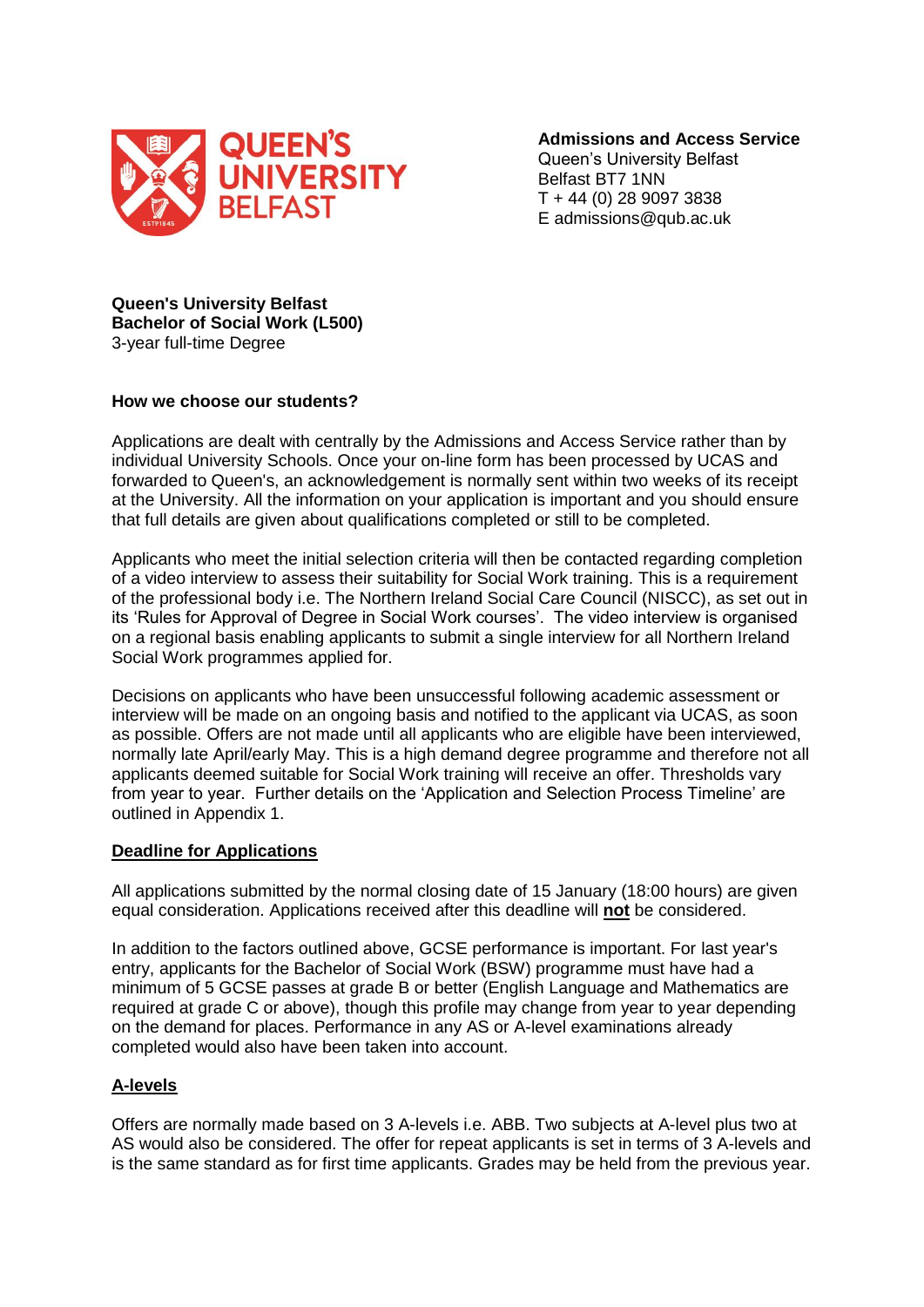# **Combination of A-level plus BTEC/OCR/ Level 3 Qualifications**

Applicants offering two A-levels and one BTEC Subsidiary Diploma/National Extended Certificate or OCR Cambridge Technical Introductory Diploma/Extended Certificate (or equivalent qualification acceptable to the University), or one A-level and a BTEC Diploma/National Diploma or OCR Cambridge Technical Diploma (or equivalent qualification acceptable to the University) will also be considered. Offers will be made in terms of performance in individual BTEC/OCR units rather than the overall BTEC/OCR grade(s) awarded. The normal GCSE profile will be expected.

Please note that a maximum of one BTEC Subsidiary Diploma/National Extended Certificate or OCR Cambridge Technical Introductory Diploma/Extended Certificate (or equivalent qualification acceptable to the University) will be counted as part of an applicant's portfolio of qualifications.

**NB: A-level General Studies and A-level Critical Thinking would not normally be considered as part of a three A-level offer and, although they may be excluded where an applicant is taking 4 A-level subjects, the grade achieved could be taken into account if necessary in August/September.** 

## **Other Qualifications**

Applicants offering other qualifications, such as Edexcel BTEC Extended Diploma (QCF)/National Extended Diploma (RQF) and Higher National Certificates and Diplomas, Irish Leaving Certificate, Access Course or a Foundation Degree will also be considered.

## **BTEC Level 3 Extended Diploma (QCF)**

The same GCSE profile is usually expected of those applicants taking a BTEC Level 3 Extended Diploma qualification. Offers are made based on 'Successful completion of the BTEC Level 3 Extended Diploma (180 credits at Level 3) with 120 credits at Distinction and 60 credits at Merits.

## **BTEC Level 3 National Extended Diploma (RQF)**

The same GCSE profile is usually expected of those applicants taking a BTEC Level 3 National Extended Diploma qualification. Offers are made based on 'Successful completion of the BTEC Level 3 National Extended Diploma (1080 Guided Learning Hours (GLHS) at Level 3) with 660 GLHs at Distinction (including a minimum of 240 GLHs in externally assessed units) and 420 GLHs at Merit.

#### **Irish Leaving Certificate**

Irish Junior Certificate performance is important. For last year's entry, applicants for the Bachelor of Social Work (BSW) programme must have had a minimum of 5 Irish Junior Certificate passes at grade B or better, though this profile may change from year to year depending on the demand for places. Offers are normally based on 6 Highers in the Irish Leaving Certificate i.e. grades H3, H3, H3, H3, H3, H3. If not offered at Higher Level, English and Mathematics are required at Ordinary Level minimum grade 04.

## **Access Courses**

Applications from those offering Access Diploma/Certificate in Foundation Studies courses are welcomed and each is considered individually on its merits. Access Courses are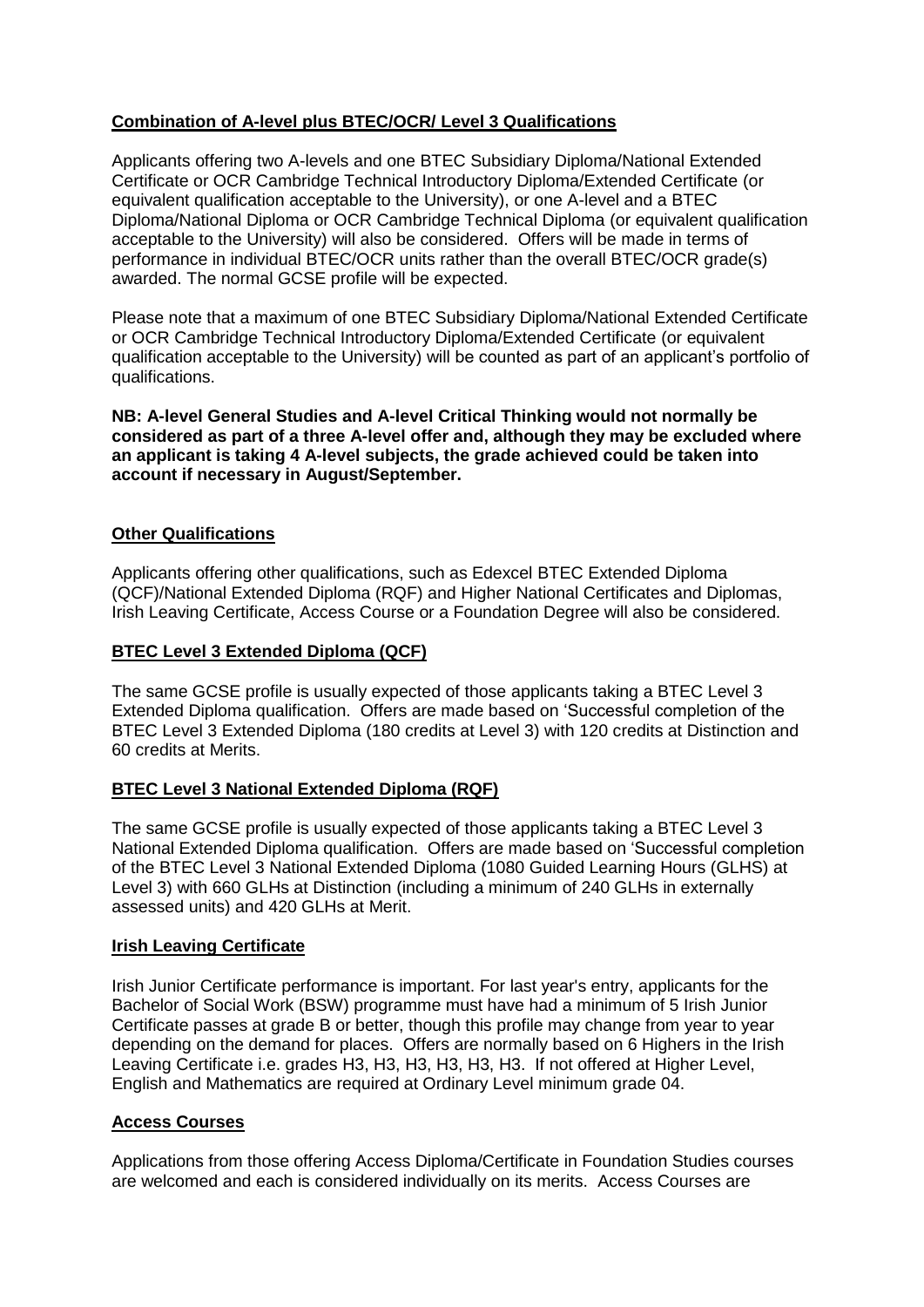designed for adults who left formal education without the qualifications needed for entry to higher education, who did not progress beyond Level 3 qualifications, e.g. A-levels, and who are returning to study after a significant break (normally a minimum of two years). Where offers are made, these are based on completion of the full qualification, which is normally available on a one-year, full-time or two-years, part-time basis. For last year's entry, the standard set was 'Successful completion of the Access Course with an average of 70% (Level 3 Units)'. Applicants studying the two-year part-time course require an average of 60% in Year 1.

# **Applicants who have progressed beyond A-level (or equivalent Level 3 qualification)**

## **Higher National Certificate (HNC)/Higher National Diploma (HND)**

For those offering a Higher National Certificate/Diploma, some flexibility may be allowed in terms of GCSE profile but, to be eligible for an offer, modules completed in the first year of the HNC/ HND must average Merit level. For applicants completing an HNC/HND over two years offers are made based on 'Successful completion of the Edexcel HNC/HND with 3-4 Distinctions plus a Merit in each remaining unit in the final year of the HNC/HND. For applicants completing a one-year full-time HNC offers are made based on 'Successful completion of the Edexcel HNC with 4 Distinctions plus a Merit in each remaining unit.

## **Foundation Degree**

Applications from those offering a Foundation Degree are welcomed and each is considered individually on its merits. Where offers are made, these are based on completion of the full qualification, which is normally two-years full-time. For last year's entry, the standard set was an average of 50% in Year 1 and 'Successful completion of the Foundation Degree with an average of 60%'.

## **Graduates**

This course is open to graduates with a minimum of a Lower Second Class Honours degree. **Applicants with a Third Class Honours degree will not be considered.** 

## **NB: ALL APPLICANTS**

**All applicants require GCSE Mathematics minimum Grade C or an equivalent qualification acceptable to the University. Essential Skills, Level 2 in Application of Number is not acceptable in lieu of this requirement.**

## **Personal Statement and Academic Reference**

The information provided in the UCAS personal statement should demonstrate a commitment to social work. The academic reference together with predicted grades are noted but, in the case of the Bachelor of Social Work degree, are not the final deciding factors in whether or not an offer can be made. However, they may be reconsidered in a tiebreak situation in August. All applications must contain a reference otherwise they may not be considered.

## **Applicants in Receipt of an Offer**

Applicants who are made an offer are normally invited to an offer holders event, which is usually held in May, following the publication of offers. If you have not already done so, this will allow you the opportunity to visit the University and to find out more about the Social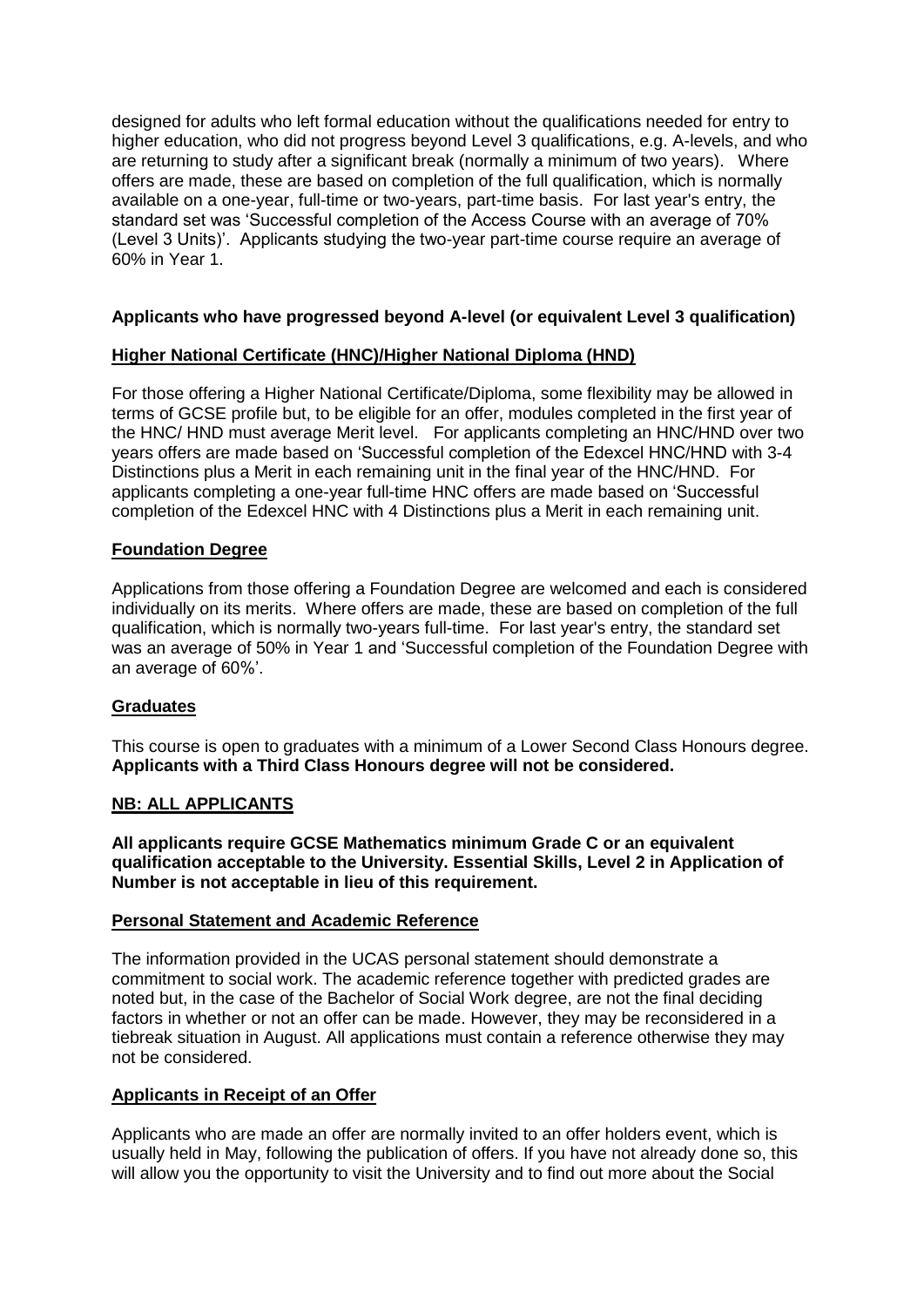Work degree and the facilities on offer. It also gives you a flavour of the academic and social life at Queen's.

#### **Deferred Entry**

Due to the demand for places and the lengthy selection process applicants applying for deferred entry are not considered.

All applications submitted by the normal closing date of 15 January (18:00 hours) are given equal consideration. Applications received after this date will **not** be considered.

## **Transfers**

Because of the intense competition for places to study Social Work and the nature of the course structure, transfers are not considered. However, candidates who commence another course of study may submit a fresh application via UCAS for consideration. All applicants must have the same entry requirements as those applying direct from A-level (or other acceptable qualification) and must have passed any exams taken at University.

## **Finally**

If you cannot find the information you need here, please contact the Admissions and Access Service [here,](mailto:admissionsbsw@qub.ac.uk) giving full details of your qualifications and educational background.